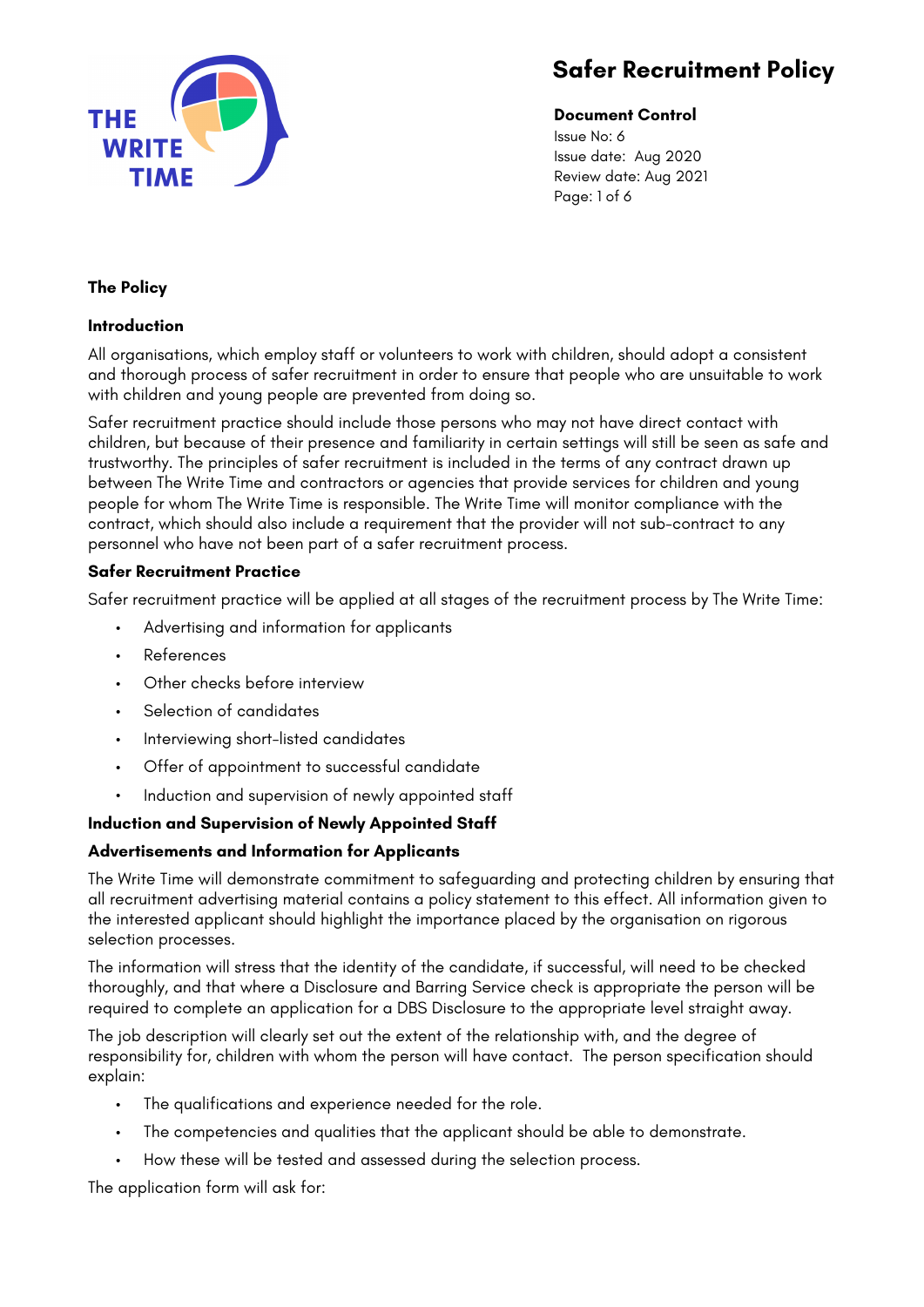

**Document Control** Issue No: 6

Issue date: Aug 2020 Review date: Aug 2021 Page: 2 of 6

- Full personal information, including any former names by which the person has been known in the past
- A full history of employment, both paid and voluntary, since leaving school, including any periods of further education or training. This should include:
	- o Start and end dates,
	- o Explanations for leaving, and
	- o Reasons for any gaps in employment
- Details of any relevant academic and/or vocational qualifications
- A declaration that the person has no convictions, cautions, or bind-overs, including those regarded as spent. This should also include referral to or inclusion on the DBS Children's or Adult's Barred List or regulatory body restricting or preventing them from working with children or vulnerable adults.

CVs, drawn up by applicants in place of an application form are not acceptable because these will only contain the information the applicant wishes to present and may omit relevant details.

## **References**

The application form will request both professional and character references, one of which should be from the applicant's current or most recent employer. Additional references may be asked for where appropriate. For example, where the applicant is not currently working with children, but has done so in the past, a reference from that employer should be asked for in addition to that from the current or most recent employer if this is different.

References should be sent wherever possible to business addresses, not a home address.

- 1. Wherever possible references will be obtained prior to the interview so that any issues of concern raised by the reference can be explored further with the referee and taken up with the candidate during interview.
- 2. References should contain objective, verifiable information and in order to achieve this, a reference pro-forma with questions relating to the candidate's suitability to work with children and young people will be provided.

References should include:

- length of time the person has known the applicant and in what capacity;
- post held with dates, salary and reasons for leaving;
- ability and suitability to work with children and young people;
- skills, strengths and weaknesses and how these have been demonstrated;
- any current disciplinary investigation and/or sanction;
- **any allegations and/or disciplinary investigations relating to the safety or welfare of children and young people and the outcome of these (including where any sanction has expired);**
- **any concerns relating to the safety or welfare of children and young people**
- details of any criminal convictions, cautions or bind-overs;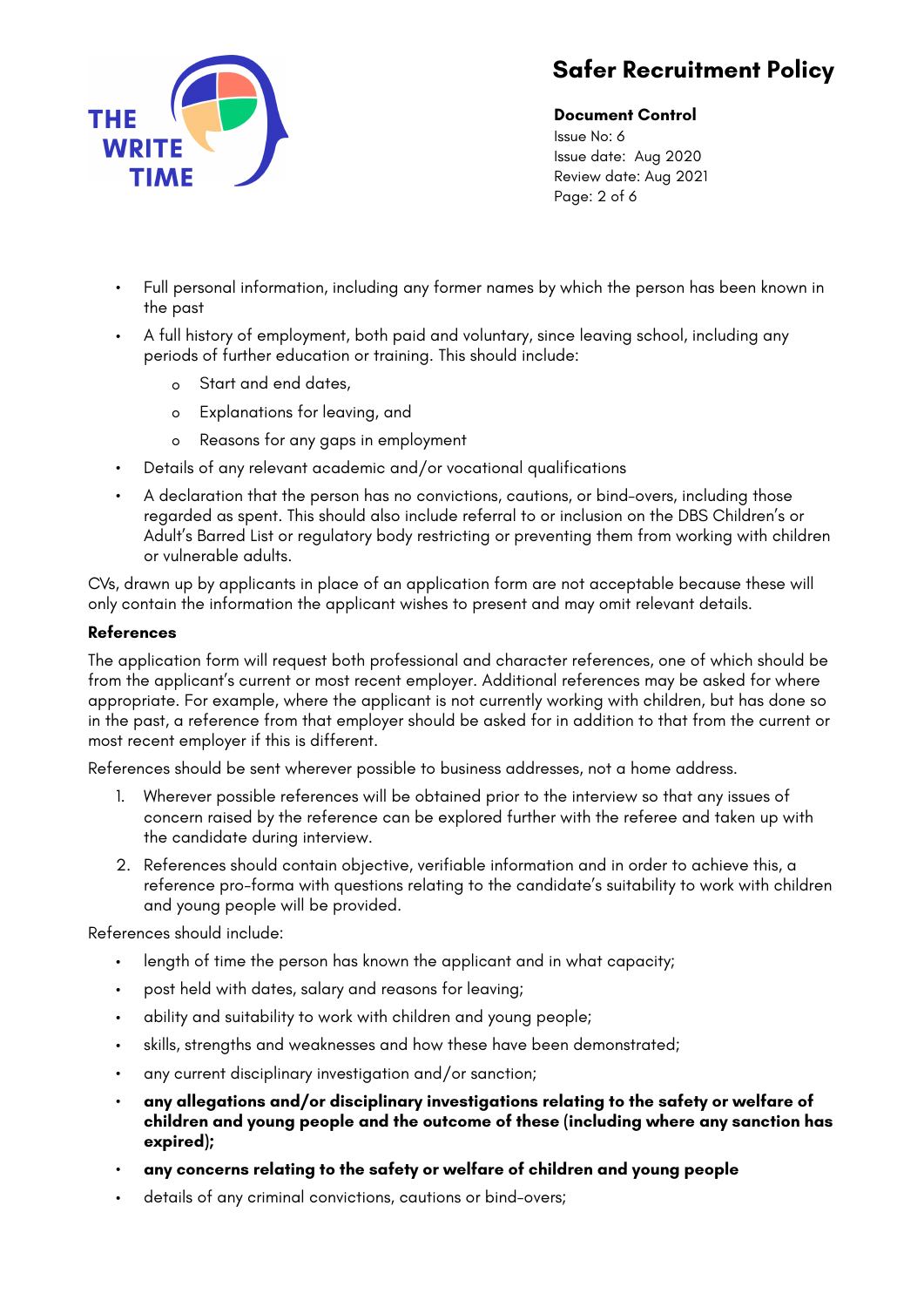

**Document Control**

Issue No: 6 Issue date: Aug 2020 Review date: Aug 2021 Page: 3 of 6

- sickness record:
- if the referee would re-employ the applicant and if not, details of why; and
- verification of the identity of the referee.

The referee will be asked to confirm whether the applicant has been the subject of any disciplinary sanctions and whether the applicant has had any allegations made against him/her or concerns raised which relate to either the safety or welfare of children and young people or about the applicant's behaviour towards children or young people. Details about the outcome of any concerns or allegations will be sought by The Write Time.

Open references or testimonials will not be accepted.

# **Selection of Candidates**

There are standard procedures for short listing to ensure that the best candidates are selected fairly. All applicants should be assessed equally against the criteria contained in the person specification without exception or variation.

Safer recruitment means that all applications will additionally be:

- Checked to ensure that they are fully and properly completed. Incomplete applications should not be accepted and should be returned to the candidate for completion.
- Scrutinised for any anomalies or discrepancies in the information provided.
- Considered with regard to any history of gaps, or repeated changes in employment, or moves to supply work, without clear and verifiable reasons.

All candidates will be instructed to bring with them documentary evidence of their identity, either a full birth certificate, passport or photo card driving licence and additionally a document such as a utility bill or bank statement that verifies the candidate's name and address. Where appropriate, change of name documentation must also be brought to the interview.

Candidates will also be asked to bring original or certified copies of documents confirming any necessary or relevant educational and professional qualifications. If the successful candidate cannot produce original documents or certified copies written confirmation of his/her relevant qualifications must be obtained from the awarding body.

# **Interviewing Short-listed Candidates**

Questions will be set which test the candidate's specific skills and abilities to carry out the job applied for, and conducted by a panel where at least one member has safer recruitment training

The candidate's attitude toward children and young people in general will be tested and also their commitment to safeguarding and promoting the welfare of children in particular. At least one member of the interview panel should be trained in how best this can be done. All interviewees will be asked at interview to confirm if they have any previous criminal convictions, and this information will be cross-referenced with their application form as well as DBS and Children's Barred List Check results.

Any gaps and changes in employment history will be fully explored during the interview, as should any discrepancies arising from information supplied by the candidate or by the referee.

All candidates should bring to interview documentary evidence as detailed in the Asylum and Immigration Act and in line with DBS requirements.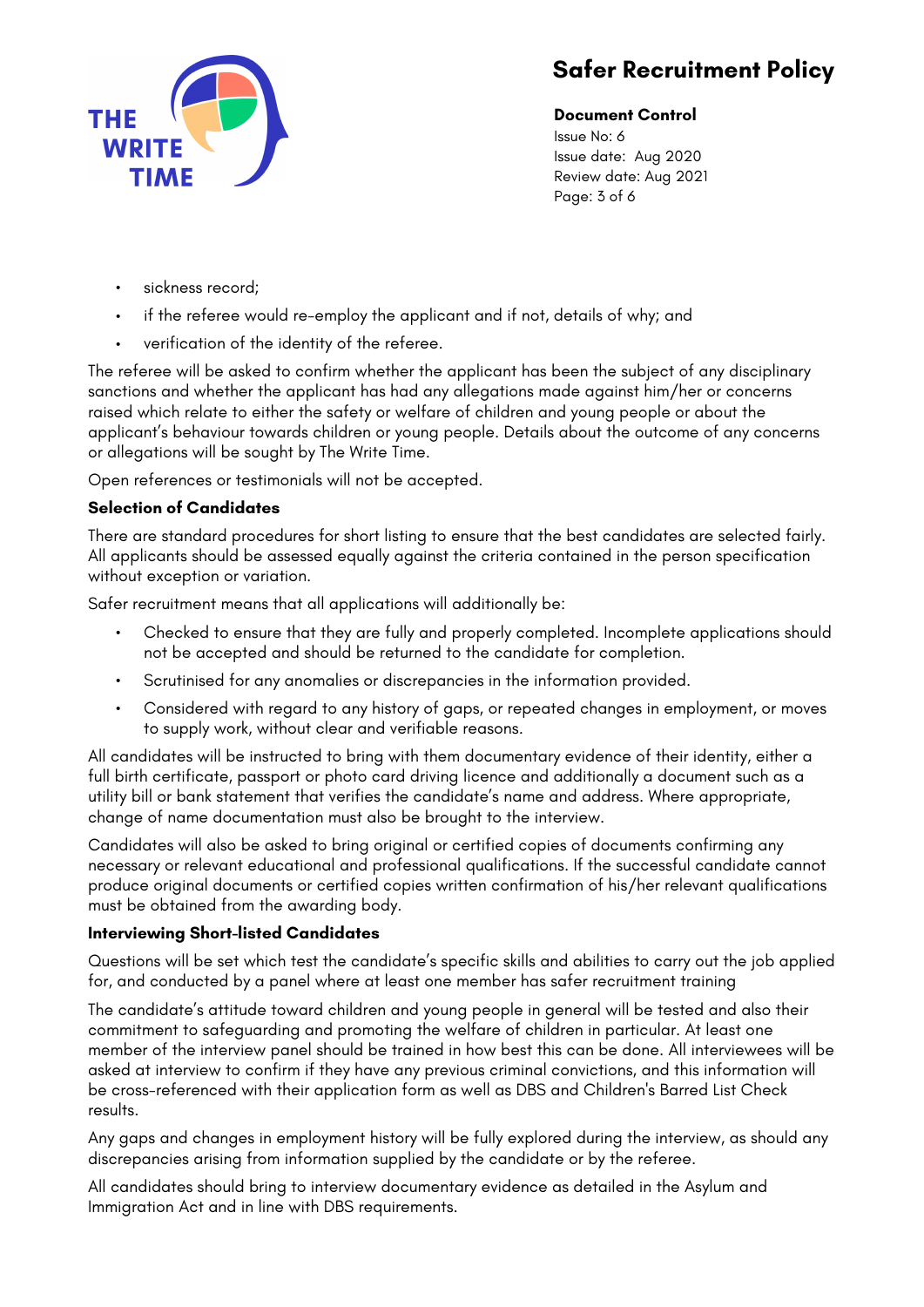# THE **WRIT**

# **Safer Recruitment Policy**

# **Document Control**

Issue No: 6 Issue date: Aug 2020 Review date: Aug 2021 Page: 4 of 6

# • [www.ukimmigration.com./employer/uk\\_work\\_permit14.htm](http://www.ukimmigration.com./employer/uk_work_permit14.htm)

https://www.gov.uk/disclosure-barring-service-check/documents-the-applicant-must-provide-Where relevant, change of name documentation must also be brought to the interview.

# **Offer of Appointment to Successful Candidate**

Any offer of appointment should be conditional upon pre-employment checks being satisfactorily completed, including:

- Where the role is considered to be working with children, either in regulated activity (see <http://www.dhsspsni.gov.uk/regulated-activity-children.pdf>) or in a supervised role, a DBS check appropriate to the role.
- Verification of the candidate's medical fitness.
- Verification of any relevant professional status and whether any restrictions have been imposed by a regulatory body such as the Teaching Agency (TA) and the General Medical Council (GMC).
- Verification of candidate's identification by observing original identification documents

All checks should be confirmed in writing and retained on the candidate's personnel file, together with photocopies of documents used to verify his/her identity and qualifications.

# **DBS Checks**

# <span id="page-3-1"></span>**It is TWT's policy to conduct an Enhanced DBS check on all new staff, regardless of their**  current DBS status<sup>1</sup>[.](#page-3-0) It is also TWT's policy to conduct a 'List 99' barred, TRA (formerly NCTL), **Prohibition from Teaching and EEA checks on all new staff – where legislation allows it.**

In addition to obtaining any DBS certificate as described above, any member of staff who is appointed to carry out teaching work will require an additional check to ensure they are not

prohibited from teaching. For those engaged in management roles (in independent schools including academies and free schools) an additional check is required to ensure they are not

prohibited under section 128 provisions

#### **As List99 and EDBS checks return at very different timescales, TWT implements a strategy for new staff to begin their role – with close scrutiny – before the return of the EDBS, but after the return of the List99 and other required checks. Until the EDBS is received, TWT ensure that:**

- 1. A full Risk Assessment including protocols that ensure the member of staff is never alone with a student and is always accompanied by a member of staff that holds a current EDBS.
- 2. This Risk Assessment will be reviewed fortnightly to ensure that it is current and amended as necessary.

<span id="page-3-0"></span>The only exception to this rule is where a successful applicant has subscribed to the Update service; in this **[1](#page-3-1)** situation, TWT will conduct an Update Check in place of a new EDBS aaplication. All other checks will remain the same.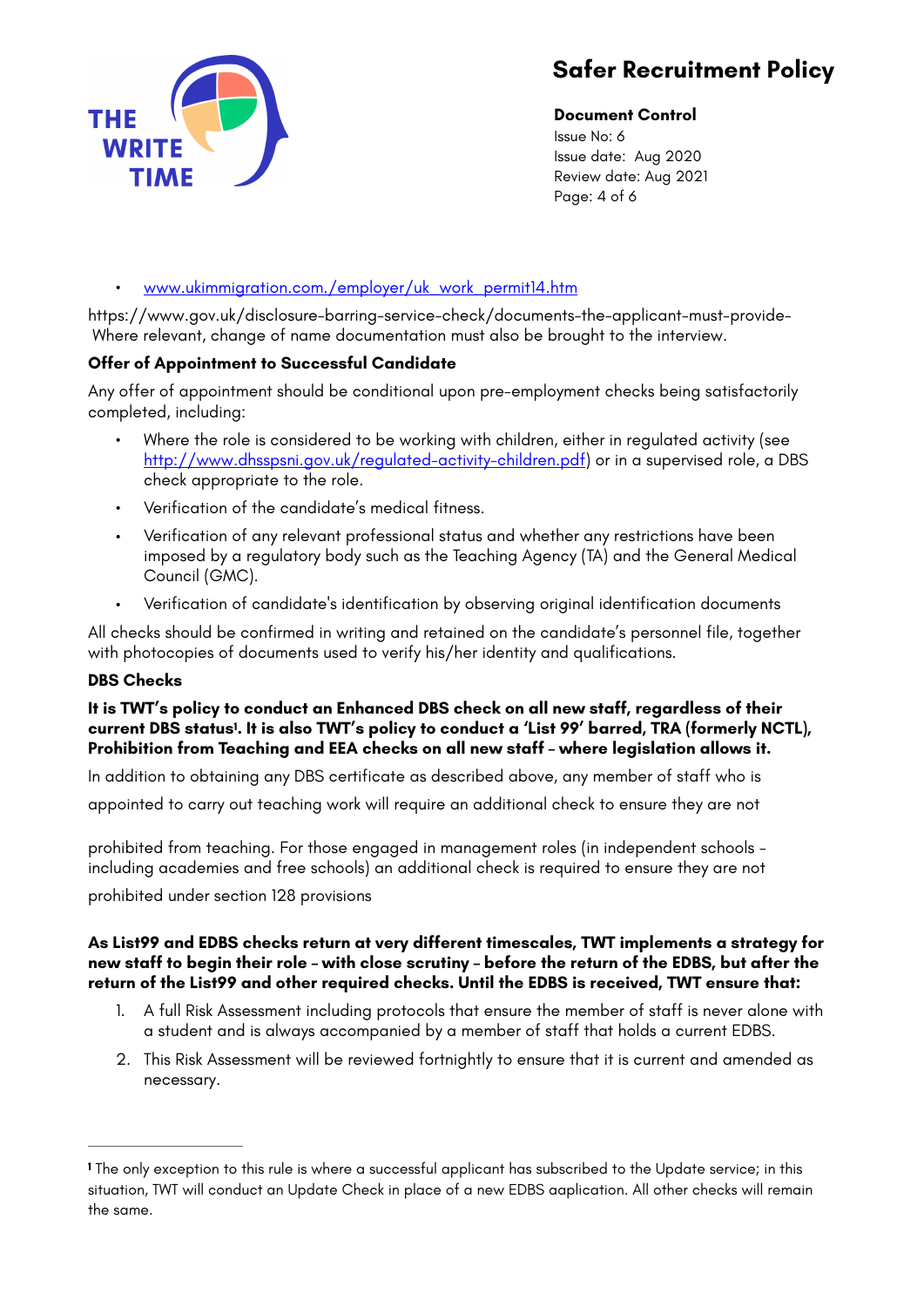

# **Document Control**

Issue No: 6 Issue date: Aug 2020 Review date: Aug 2021 Page: 5 of 6

# **All positive DBS disclosures will be Risk Assessed on an individual basis depending on the recorded disclosure/s returned in line with our Risk Assessment Policy**

## **Enhanced Disclosure**

This includes the same as the standard check plus any additional information held by local police that's reasonably considered relevant to the workforce being applied for (adult, child or 'other' workforce). 'Other' workforce means those who don't work with children or adults specifically, but potentially both, e.g. taxi drivers. In this case, the police will only release information that's relevant to the post being applied for.

# **Enhanced Disclosure with Barred List Check**

This includes all of the information normally included in an Enhanced Disclosure but also identifies whether the person is barred from working in regulated activity with the group they are applying to work for, for example, whether they are barred from working with children.

Under DBS regulations, DBS disclosures can usually only be kept for 6 months, but a record should be kept of the date the disclosure was obtained and who by, the level of the disclosure and the unique reference number.

In line with KCSiE 2020, all new staff appointments that hold management/ departmental lead responsibility will now require Section 128 checks.

# **Applicants who have lived or worked abroad**

In line with government policy, when applicants that have lived or worked outside of the UK are offered positions, additional checks may be required. As well as the checks already stated, if an applicant is applying for the position having had their most recent employment abroad, then further checks should include a check for information about any teacher sanction or restriction that an EEA professional regulating authority has imposed, using the TRA Teacher Services' system.

It is TWT's policy that If an applicant that has historically worked abroad, but has had their most recent employment in the UK is to be offered a position, this will not require oversees (other than EEA as above) checks to be carried out, and UK specific checks will be made as previously stated in this document.

The Home Office has published guidance on criminal record checks for overseas applicants. The department has as also issued guidance on the employment of overseas- trained teachers. This gives information on the requirements for overseas-trained teachers from the EEA to teach in England, and the award of qualified teacher status for teachers qualified in Australia, Canada, New Zealand and the United States of America.

# **DBS Update Service**

The Disclosure and Barring Service Update Service is a subscription service that lets applicants keep their DBS certificates up to date online. The service allows employers to check a certificate online without the need to make the applicant apply for another check. In order to use the service The Write Time will ensure that it:

Is legally entitled to carry out a check